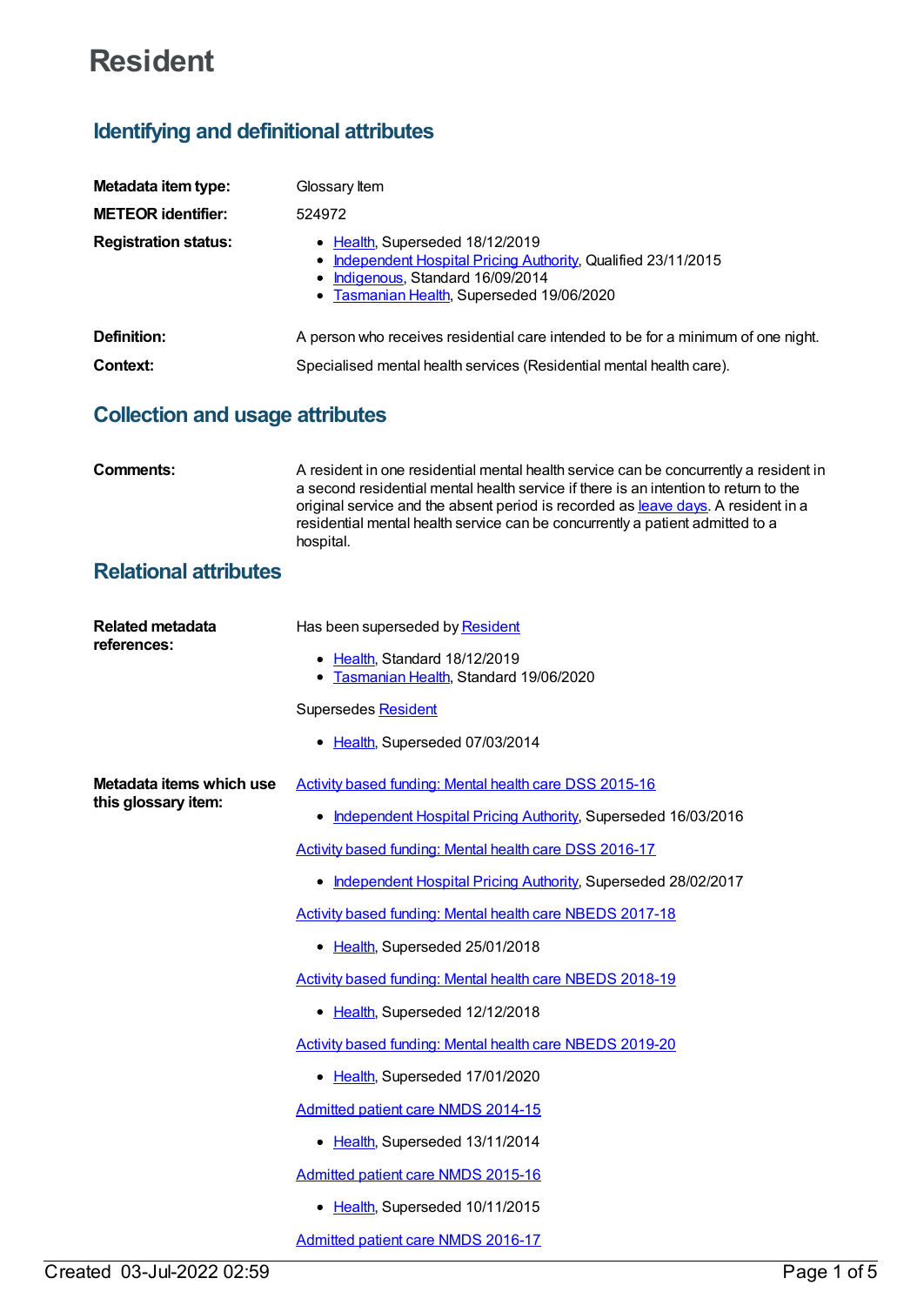• [Health](https://meteor.aihw.gov.au/RegistrationAuthority/12), Superseded 05/10/2016

[Admitted](https://meteor.aihw.gov.au/content/641349) patient care NMDS 2017-18

• [Health](https://meteor.aihw.gov.au/RegistrationAuthority/12), Superseded 25/01/2018

[Admitted](https://meteor.aihw.gov.au/content/676382) patient care NMDS 2018-19

- ACT Health [\(retired\)](https://meteor.aihw.gov.au/RegistrationAuthority/9), Candidate 09/08/2018
- [Health](https://meteor.aihw.gov.au/RegistrationAuthority/12), Superseded 12/12/2018

[Admitted](https://meteor.aihw.gov.au/content/699728) patient care NMDS 2019-20

• [Health](https://meteor.aihw.gov.au/RegistrationAuthority/12), Superseded 18/12/2019

[Admitted](https://meteor.aihw.gov.au/content/553164) patient mental health care NMDS 2014-15

[Health](https://meteor.aihw.gov.au/RegistrationAuthority/12), Superseded 04/02/2015

[Admitted](https://meteor.aihw.gov.au/content/590510) patient mental health care NMDS 2015-16

• [Health](https://meteor.aihw.gov.au/RegistrationAuthority/12), Superseded 19/11/2015

[Community](https://meteor.aihw.gov.au/content/549878) mental health care NMDS 2014-15

• [Health](https://meteor.aihw.gov.au/RegistrationAuthority/12), Superseded 13/11/2014

[Community](https://meteor.aihw.gov.au/content/565694) mental health care NMDS 2015-16

• [Health](https://meteor.aihw.gov.au/RegistrationAuthority/12), Superseded 04/09/2015

[Community](https://meteor.aihw.gov.au/content/608534) mental health care NMDS 2016-17

• [Health](https://meteor.aihw.gov.au/RegistrationAuthority/12), Superseded 17/08/2017

[Community](https://meteor.aihw.gov.au/content/645692) mental health care NMDS 2017–18

• [Health](https://meteor.aihw.gov.au/RegistrationAuthority/12), Superseded 25/01/2018

[Community](https://meteor.aihw.gov.au/content/677802) mental health care NMDS 2018–19

- ACT Health [\(retired\)](https://meteor.aihw.gov.au/RegistrationAuthority/9), Candidate 09/08/2018
- [Health](https://meteor.aihw.gov.au/RegistrationAuthority/12), Superseded 12/12/2018

[Community](https://meteor.aihw.gov.au/content/699975) mental health care NMDS 2019–20

• [Health](https://meteor.aihw.gov.au/RegistrationAuthority/12), Superseded 16/01/2020

Episode of [care—mental](https://meteor.aihw.gov.au/content/534063) health legal status, code N

- ACT Health [\(retired\)](https://meteor.aihw.gov.au/RegistrationAuthority/9), Candidate 09/08/2018
- [Health](https://meteor.aihw.gov.au/RegistrationAuthority/12), Superseded 18/12/2019
- **[Tasmanian](https://meteor.aihw.gov.au/RegistrationAuthority/15) Health, Superseded 19/06/2020**

Episode of [care—number](https://meteor.aihw.gov.au/content/552377) of psychiatric care days

- ACT Health [\(retired\)](https://meteor.aihw.gov.au/RegistrationAuthority/9), Candidate 09/08/2018
- [Health](https://meteor.aihw.gov.au/RegistrationAuthority/12), Superseded 18/12/2019
- **[Tasmanian](https://meteor.aihw.gov.au/RegistrationAuthority/15) Health, Superseded 19/06/2020**

#### Episode of [care—number](https://meteor.aihw.gov.au/content/552375) of psychiatric care days, total N[NNNN]

- ACT Health [\(retired\)](https://meteor.aihw.gov.au/RegistrationAuthority/9), Candidate 09/08/2018
- [Health](https://meteor.aihw.gov.au/RegistrationAuthority/12), Superseded 18/12/2019
- **[Tasmanian](https://meteor.aihw.gov.au/RegistrationAuthority/15) Health, Superseded 19/06/2020**

#### Episode of [residential](https://meteor.aihw.gov.au/content/533521) care

- ACT Health [\(retired\)](https://meteor.aihw.gov.au/RegistrationAuthority/9), Candidate 09/08/2018
- [Health](https://meteor.aihw.gov.au/RegistrationAuthority/12), Superseded 16/01/2020
- [Indigenous](https://meteor.aihw.gov.au/RegistrationAuthority/6), Standard 16/09/2014

Episode of residential [care—episode](https://meteor.aihw.gov.au/content/534032) end date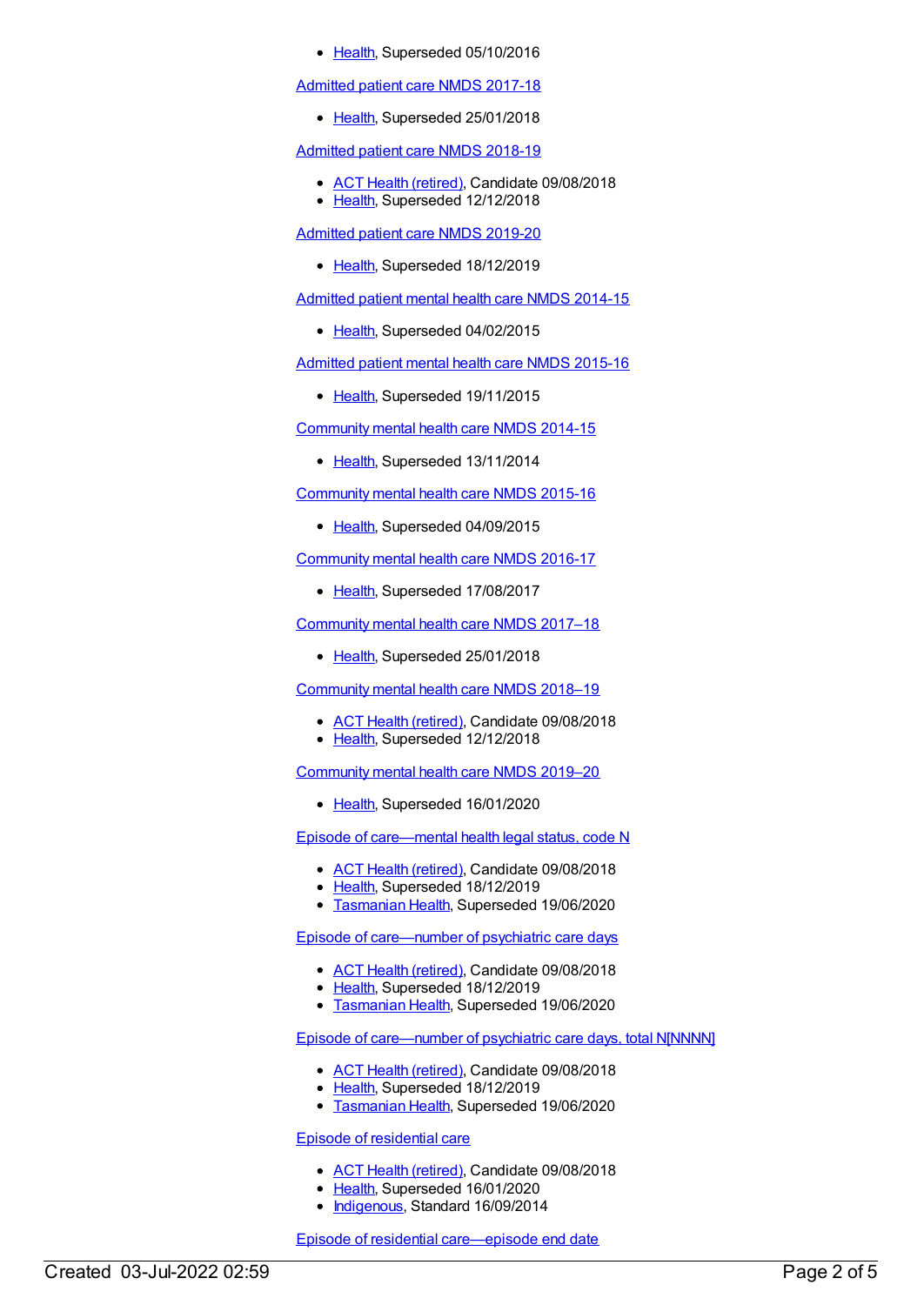- ACT Health [\(retired\)](https://meteor.aihw.gov.au/RegistrationAuthority/9), Candidate 09/08/2018
- [Health](https://meteor.aihw.gov.au/RegistrationAuthority/12), Superseded 16/01/2020

Episode of residential [care—episode](https://meteor.aihw.gov.au/content/534037) end date, DDMMYYYY

• [Health](https://meteor.aihw.gov.au/RegistrationAuthority/12), Superseded 25/01/2018

Episode of residential [care—episode](https://meteor.aihw.gov.au/content/685913) end date, DDMMYYYY

- ACT Health [\(retired\)](https://meteor.aihw.gov.au/RegistrationAuthority/9), Candidate 09/08/2018
- [Health](https://meteor.aihw.gov.au/RegistrationAuthority/12), Superseded 16/01/2020

Episode of residential [care—episode](https://meteor.aihw.gov.au/content/534046) start date

- ACT Health [\(retired\)](https://meteor.aihw.gov.au/RegistrationAuthority/9), Candidate 09/08/2018
- [Health](https://meteor.aihw.gov.au/RegistrationAuthority/12), Superseded 12/12/2018

Episode of residential [care—episode](https://meteor.aihw.gov.au/content/707514) start date, DDMMYYYY

• [Health](https://meteor.aihw.gov.au/RegistrationAuthority/12), Superseded 16/01/2020

Episode of residential [care—episode](https://meteor.aihw.gov.au/content/534048) start date, DDMMYYYY

- ACT Health [\(retired\)](https://meteor.aihw.gov.au/RegistrationAuthority/9), Candidate 09/08/2018
- [Health](https://meteor.aihw.gov.au/RegistrationAuthority/12), Superseded 12/12/2018

Episode of residential [care—mental](https://meteor.aihw.gov.au/content/706678) health care referral destination

• [Health](https://meteor.aihw.gov.au/RegistrationAuthority/12), Superseded 16/01/2020

Episode of residential [care—mental](https://meteor.aihw.gov.au/content/534054) health care referral destination

- ACT Health [\(retired\)](https://meteor.aihw.gov.au/RegistrationAuthority/9), Candidate 09/08/2018
- [Health](https://meteor.aihw.gov.au/RegistrationAuthority/12), Superseded 12/12/2018

Episode of residential [care—mental](https://meteor.aihw.gov.au/content/706676) health care referral destination, code N

• [Health](https://meteor.aihw.gov.au/RegistrationAuthority/12), Superseded 16/01/2020

Episode of residential [care—mental](https://meteor.aihw.gov.au/content/564573) health care referral destination, code N

- ACT Health [\(retired\)](https://meteor.aihw.gov.au/RegistrationAuthority/9), Candidate 09/08/2018
- [Health](https://meteor.aihw.gov.au/RegistrationAuthority/12), Superseded 12/12/2018

Episode of residential [care—mental](https://meteor.aihw.gov.au/content/534056) health care referral destination, code N

• [Health](https://meteor.aihw.gov.au/RegistrationAuthority/12), Superseded 13/11/2014

Episode of residential [care—number](https://meteor.aihw.gov.au/content/534017) of leave days, total N[NN]

• [Health](https://meteor.aihw.gov.au/RegistrationAuthority/12), Superseded 25/01/2018

Episode of residential [care—number](https://meteor.aihw.gov.au/content/685908) of leave days, total N[NN]

- ACT Health [\(retired\)](https://meteor.aihw.gov.au/RegistrationAuthority/9), Candidate 09/08/2018
- [Health](https://meteor.aihw.gov.au/RegistrationAuthority/12), Superseded 16/01/2020

[Government](https://meteor.aihw.gov.au/content/540601) health expenditure NMDS 2014-

- ACT Health [\(retired\)](https://meteor.aihw.gov.au/RegistrationAuthority/9), Candidate 09/08/2018
- Elealth, Standard 04/12/2013

Health or health [related-function](https://meteor.aihw.gov.au/content/533043) code NNN

- ACT Health [\(retired\)](https://meteor.aihw.gov.au/RegistrationAuthority/9), Candidate 09/08/2018
- [Health](https://meteor.aihw.gov.au/RegistrationAuthority/12), Standard 04/12/2013

Mental health [establishments](https://meteor.aihw.gov.au/content/546889) NMDS 2014-15

• [Health](https://meteor.aihw.gov.au/RegistrationAuthority/12), Superseded 13/11/2014

Mental health [establishments](https://meteor.aihw.gov.au/content/565661) NMDS 2015-16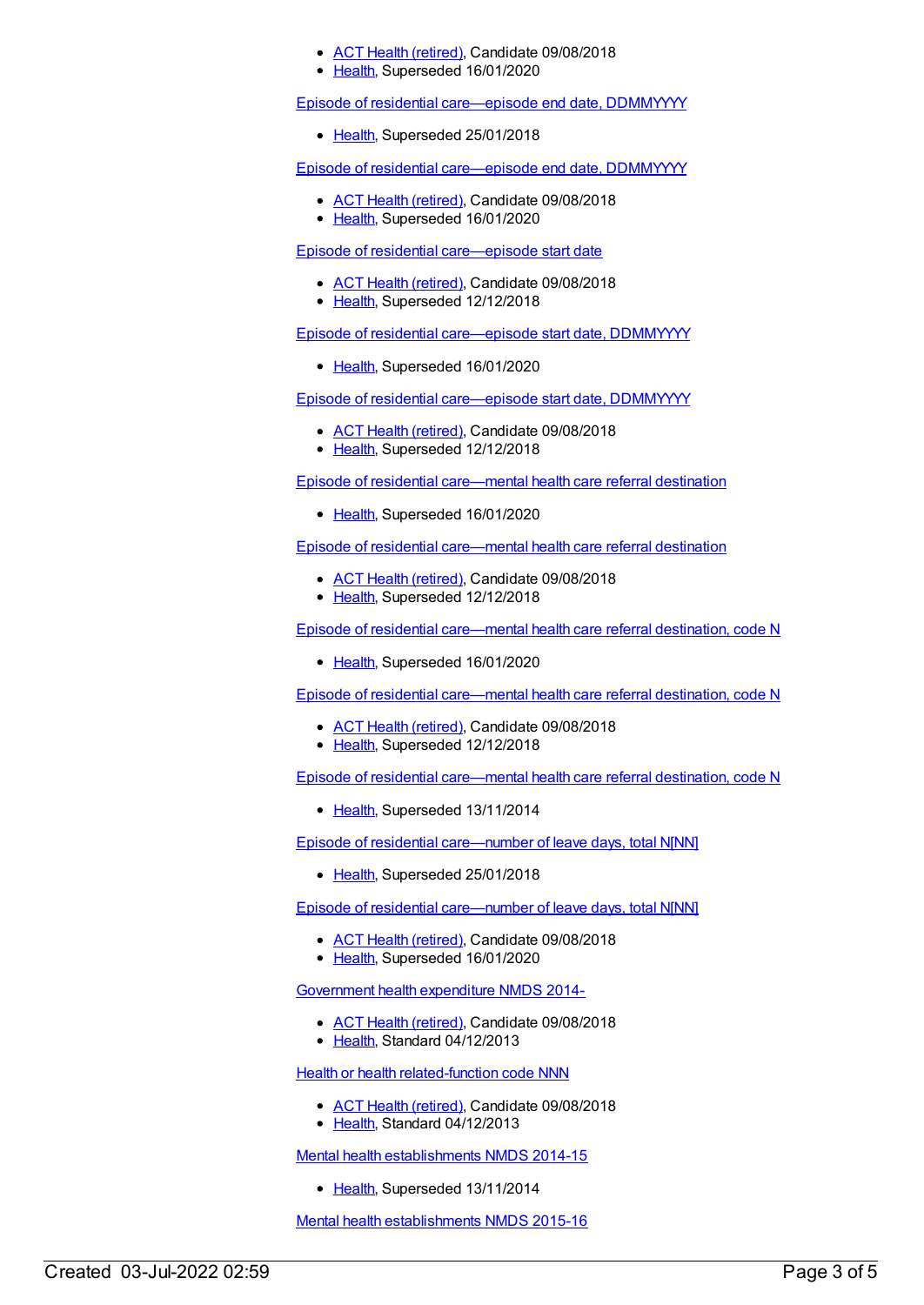#### • [Health](https://meteor.aihw.gov.au/RegistrationAuthority/12), Superseded 04/09/2015

Mental health [establishments](https://meteor.aihw.gov.au/content/605829) NMDS 2016-17

• [Health](https://meteor.aihw.gov.au/RegistrationAuthority/12), Superseded 17/08/2017

Mental health [establishments](https://meteor.aihw.gov.au/content/645723) NMDS 2017–18

• [Health](https://meteor.aihw.gov.au/RegistrationAuthority/12), Superseded 25/01/2018

Mental health [establishments](https://meteor.aihw.gov.au/content/677892) NMDS 2018–19

- ACT Health [\(retired\)](https://meteor.aihw.gov.au/RegistrationAuthority/9), Candidate 17/08/2018
- [Health](https://meteor.aihw.gov.au/RegistrationAuthority/12), Superseded 12/12/2018

Mental health [establishments](https://meteor.aihw.gov.au/content/707557) NMDS 2019–20

[Health](https://meteor.aihw.gov.au/RegistrationAuthority/12), Superseded 16/01/2020

Mental health [non-government](https://meteor.aihw.gov.au/content/494729) organisation establishments NBEDS 2015-

• [Health](https://meteor.aihw.gov.au/RegistrationAuthority/12), Standard 13/11/2014

Mental health phase of [care—number](https://meteor.aihw.gov.au/content/618148) of leave days, N[NN]

• [Independent](https://meteor.aihw.gov.au/RegistrationAuthority/3) Hospital Pricing Authority, Standard 16/03/2016

Mental health phase of [care—number](https://meteor.aihw.gov.au/content/654341) of leave days, total N[NN]

• [Health](https://meteor.aihw.gov.au/RegistrationAuthority/12), Superseded 17/01/2020

[Residential](https://meteor.aihw.gov.au/content/525052) mental health care NMDS 2014-15

• [Health](https://meteor.aihw.gov.au/RegistrationAuthority/12), Superseded 13/11/2014

[Residential](https://meteor.aihw.gov.au/content/565678) mental health care NMDS 2015-16

• [Health](https://meteor.aihw.gov.au/RegistrationAuthority/12), Superseded 04/09/2015

[Residential](https://meteor.aihw.gov.au/content/608539) mental health care NMDS 2016-17

• [Health](https://meteor.aihw.gov.au/RegistrationAuthority/12), Superseded 17/08/2017

[Residential](https://meteor.aihw.gov.au/content/608539) mental health care NMDS 2016-17

• [Health](https://meteor.aihw.gov.au/RegistrationAuthority/12), Superseded 17/08/2017

[Residential](https://meteor.aihw.gov.au/content/645718) mental health care NMDS 2017–18

• [Health](https://meteor.aihw.gov.au/RegistrationAuthority/12), Superseded 25/01/2018

[Residential](https://meteor.aihw.gov.au/content/645718) mental health care NMDS 2017–18

• [Health](https://meteor.aihw.gov.au/RegistrationAuthority/12), Superseded 25/01/2018

[Residential](https://meteor.aihw.gov.au/content/685927) mental health care NMDS 2018–19

- ACT Health [\(retired\)](https://meteor.aihw.gov.au/RegistrationAuthority/9), Candidate 09/08/2018
- [Health](https://meteor.aihw.gov.au/RegistrationAuthority/12), Superseded 12/12/2018

[Residential](https://meteor.aihw.gov.au/content/685927) mental health care NMDS 2018–19

• ACT Health [\(retired\)](https://meteor.aihw.gov.au/RegistrationAuthority/9), Candidate 09/08/2018 • [Health](https://meteor.aihw.gov.au/RegistrationAuthority/12), Superseded 12/12/2018

[Residential](https://meteor.aihw.gov.au/content/707512) mental health care NMDS 2019–20

• [Health](https://meteor.aihw.gov.au/RegistrationAuthority/12), Superseded 16/01/2020

[Residential](https://meteor.aihw.gov.au/content/707512) mental health care NMDS 2019–20

• [Health](https://meteor.aihw.gov.au/RegistrationAuthority/12), Superseded 16/01/2020

Residential [stay—episode](https://meteor.aihw.gov.au/content/534059) start date